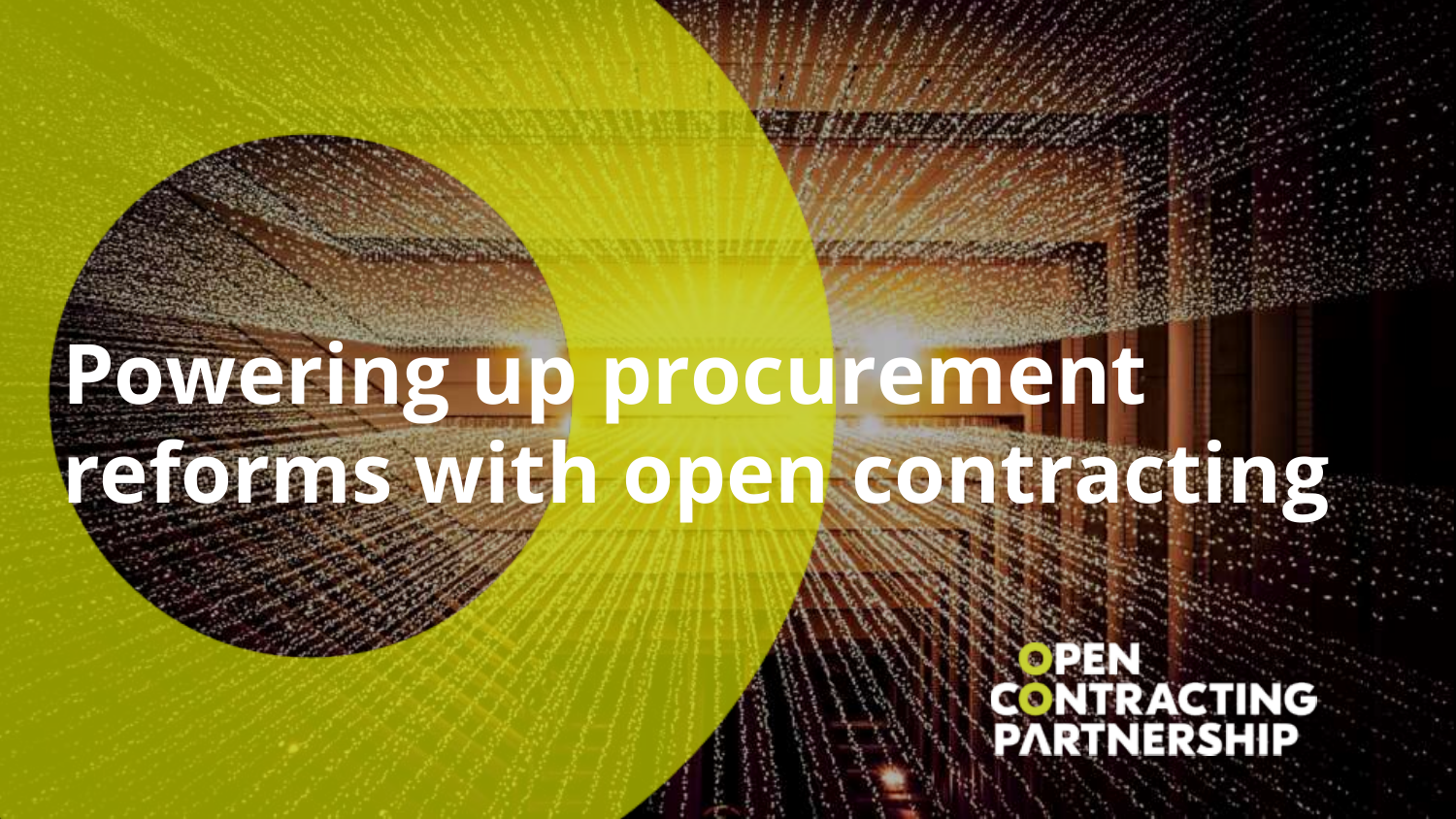**OCP works** in 30+ countries on open data & open government to transform public contracting

### **Highlighted impact**

**Ukraine: Government's** first online store driven by open data

### Progress around the world



Kyrgyz Republic: How open contracting can support small **business** 

23 SEP 2019 **LINDSEY MARCHESSAULT** 

D. Read



Paraguay's

transparency alchemists

A little data goes a long way: How bidder analysis could boost competition in **Colombia's infrastructure** contracts

3 MAY 2019 SOPHIE BROWN





Who wins the contracts: How **Chile's Observatorio de** Compras is using open contracting data to scrutinize competition in procurement

18 DEC 2018 **GEORG NEUMANN** 



**Read all stories**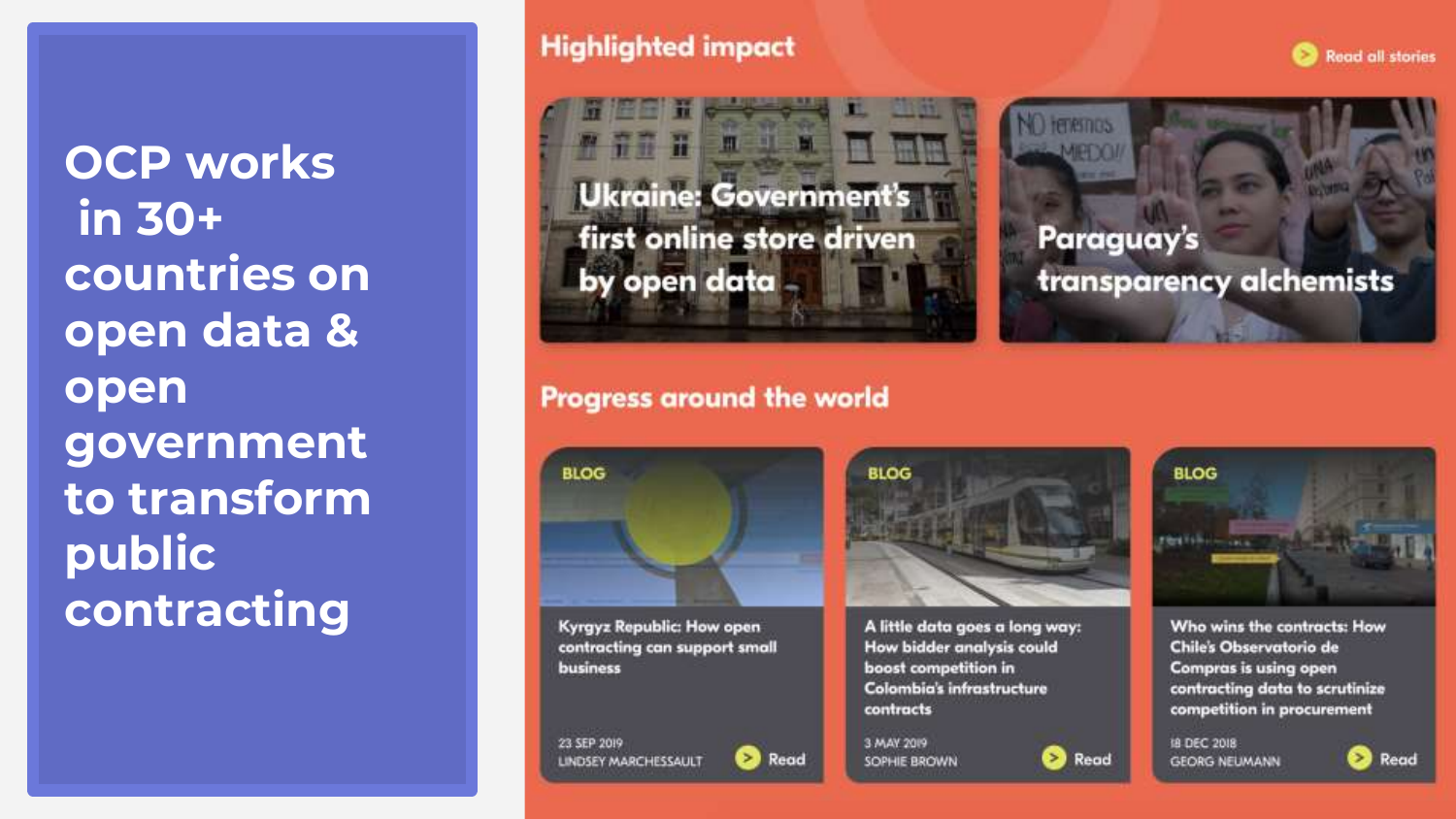**We help procurement reformers to build coalitions of change, publish & use data, measure progress & to institutionalise reformssustainable** 

**Set reform** goals and secure buy-in

Measure,

**institutionalize** 

adapt &

reforms

Publish, use & improve open contracting data



**Improve** stakeholder engagement & oversight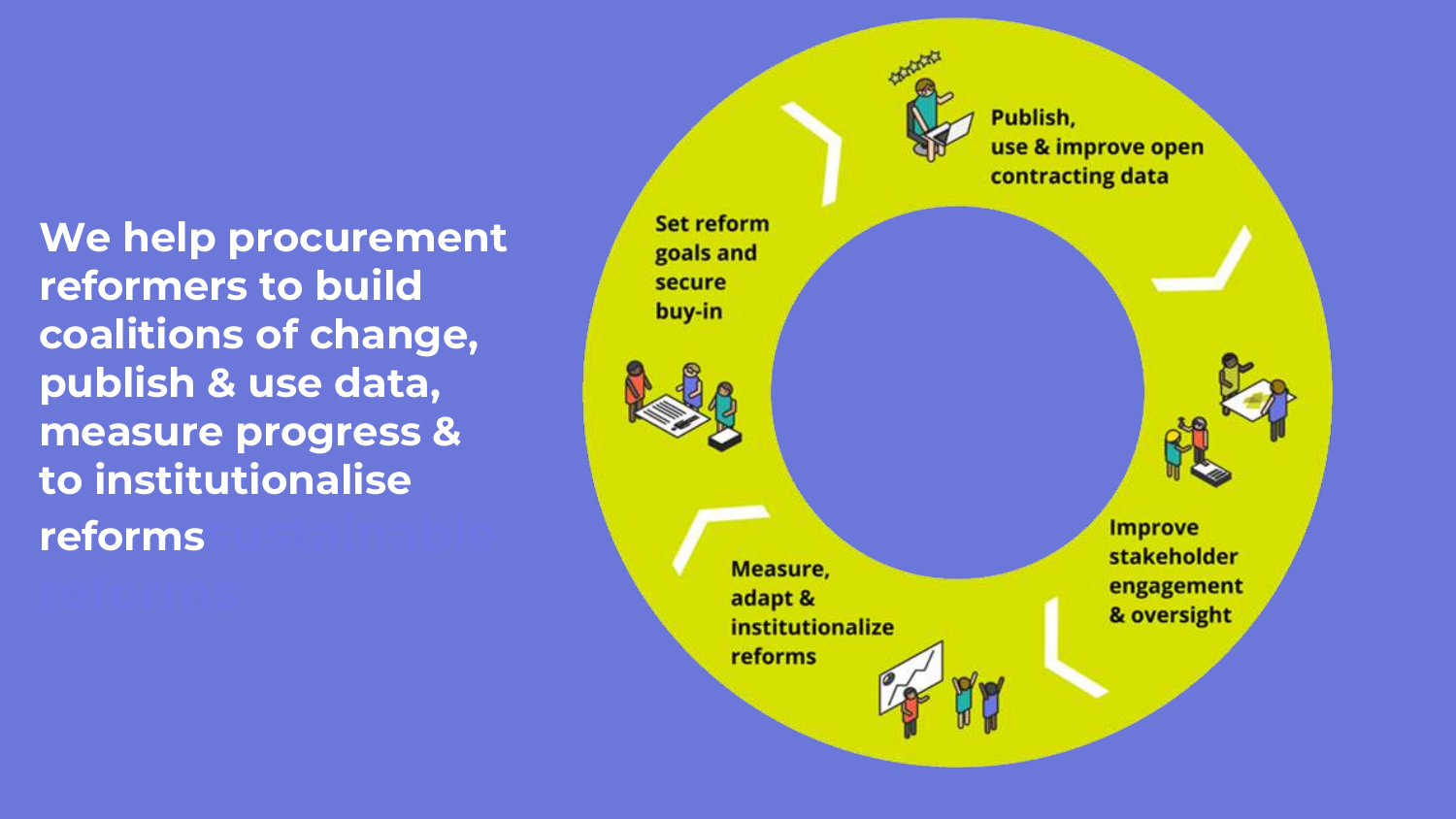# **Open Contracting Data Standard (OCDS)**



*Inc.*  Budget Project planning Procurement plan Market studies Public consultations

*Inc.*  Tender Notices Specifications Competition type Line items Values **Enquiries** 

*Inc.* Details of award Bidder information Bid evaluation Values

*Inc.* Final details Signed contract Dates Values Amendments

### **Planning Tender Award Contract Implementation**

*Inc.* **Dates** Payments Progress updates Location Extensions Amendments Completion/termination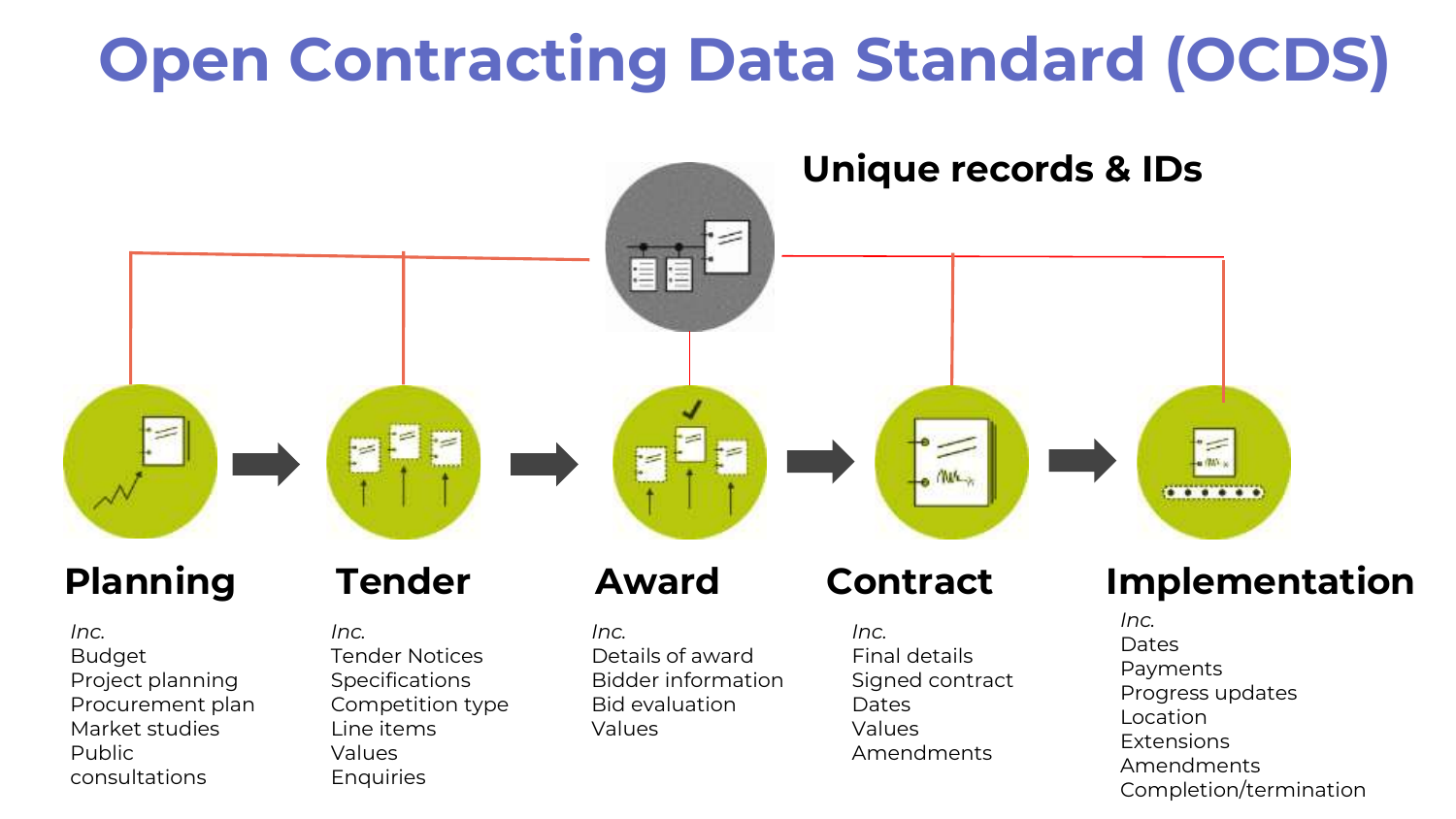# Focus on the **use** of data to drive change

## **Four key user needs:**

- **Value for money & efficiency** 
	- **Integrity**
- - **Effective service delivery**
- 
- **Level playing field for business**







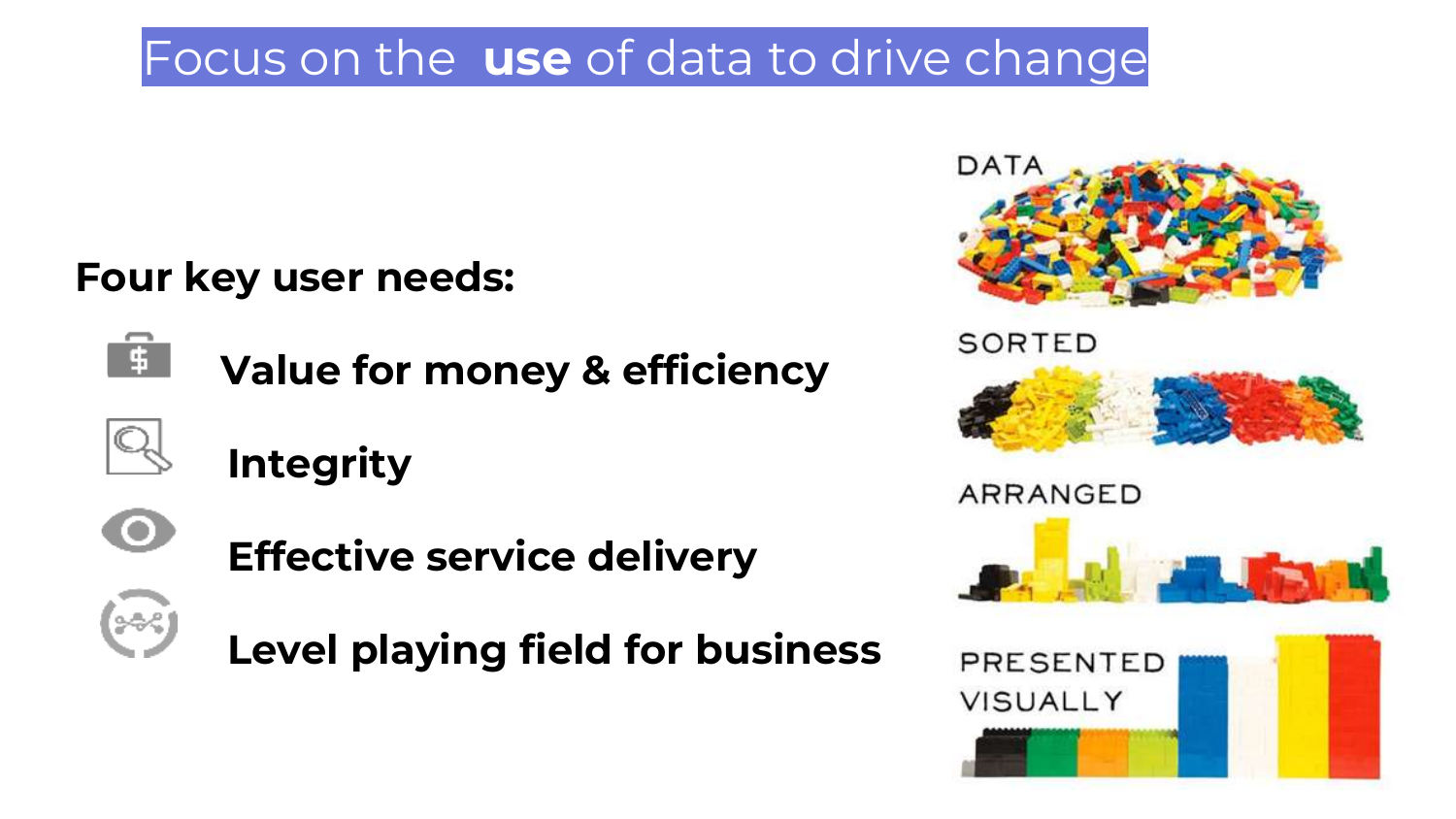# **Many ways to loot public procurement...**



<https://www.open-contracting.org/resources/idiotsguide/>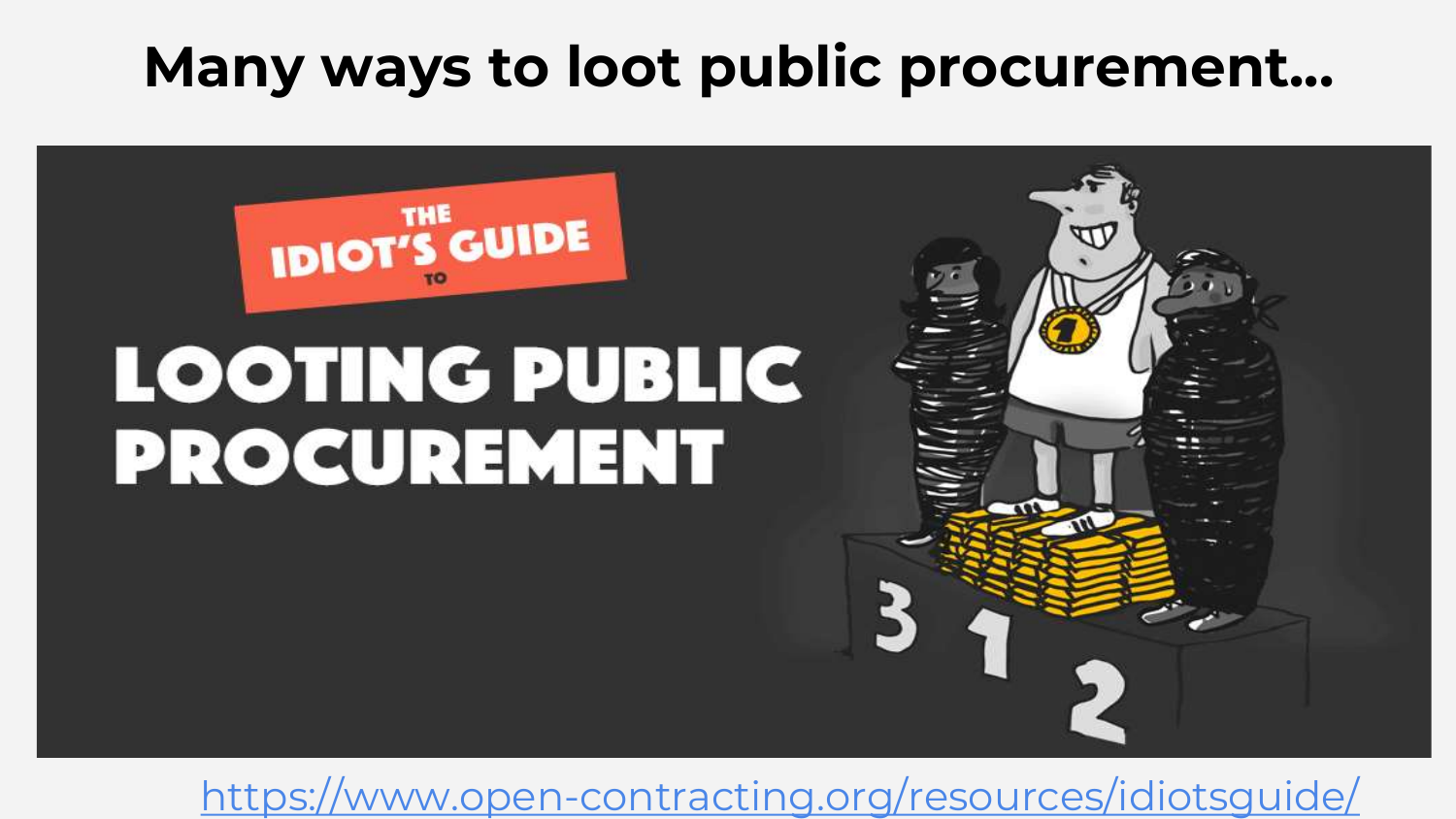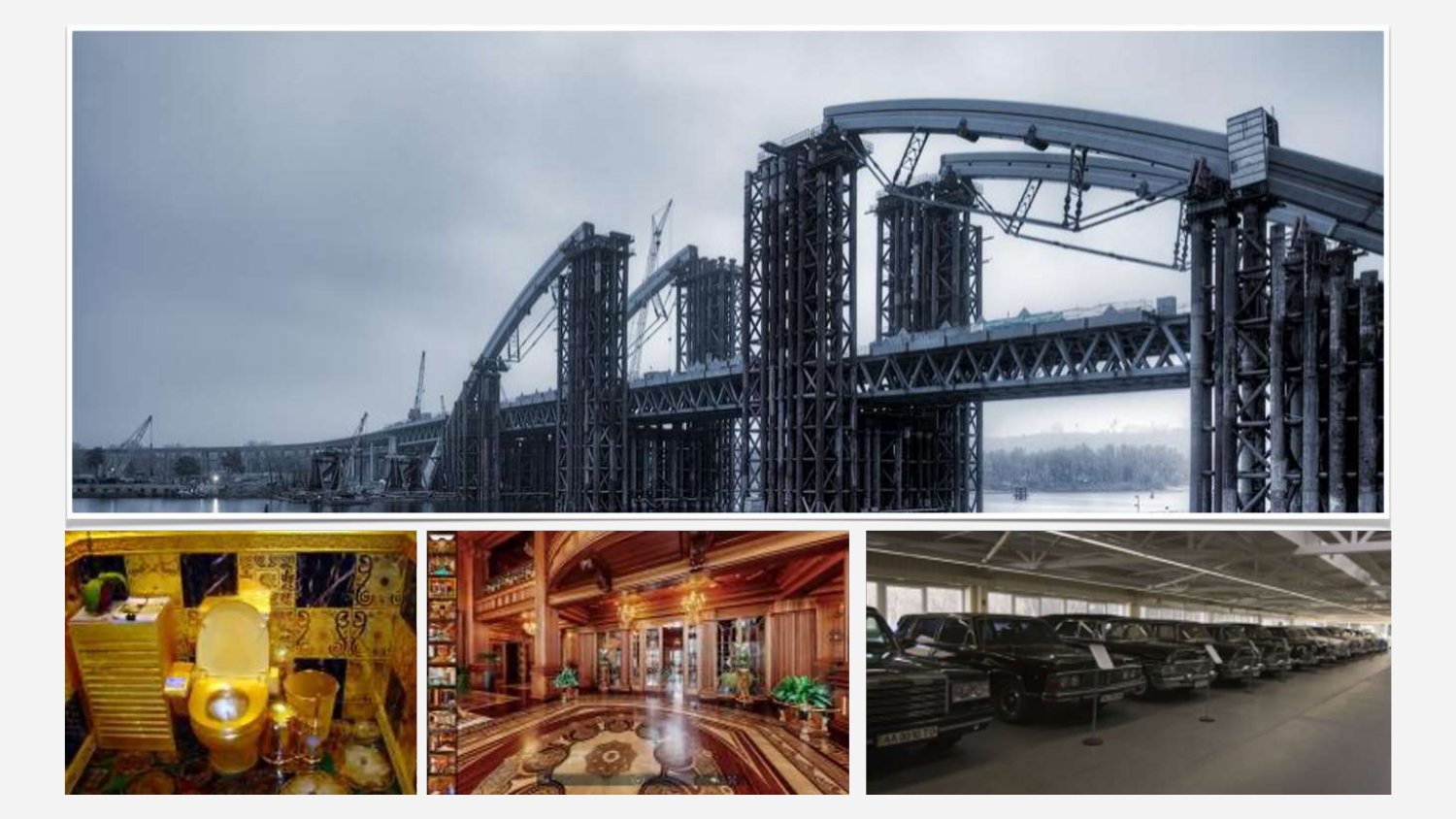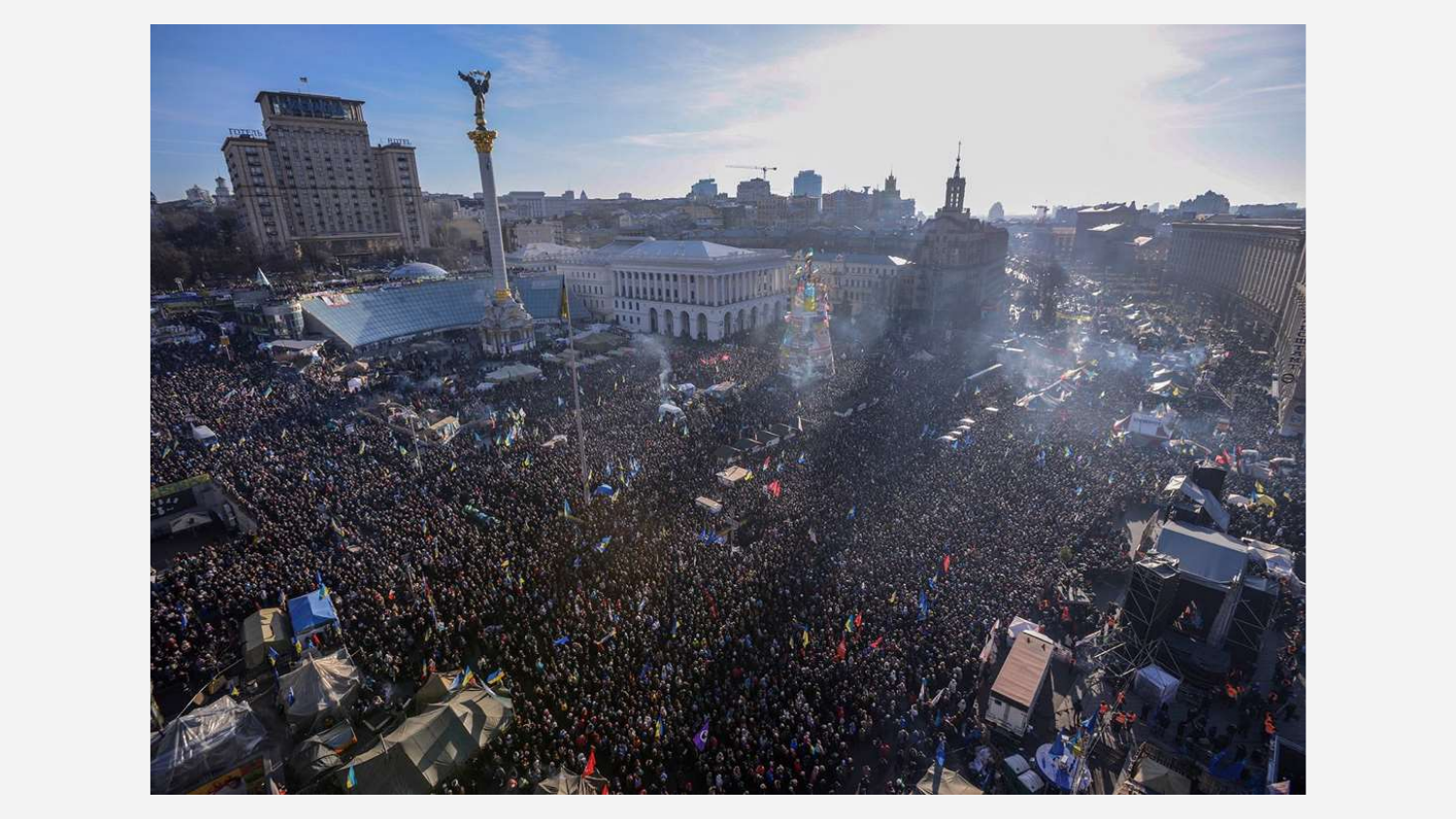### $\sqrt{2}$ KPIs (2020-2021)



# **https://bi.open-contracting.org/**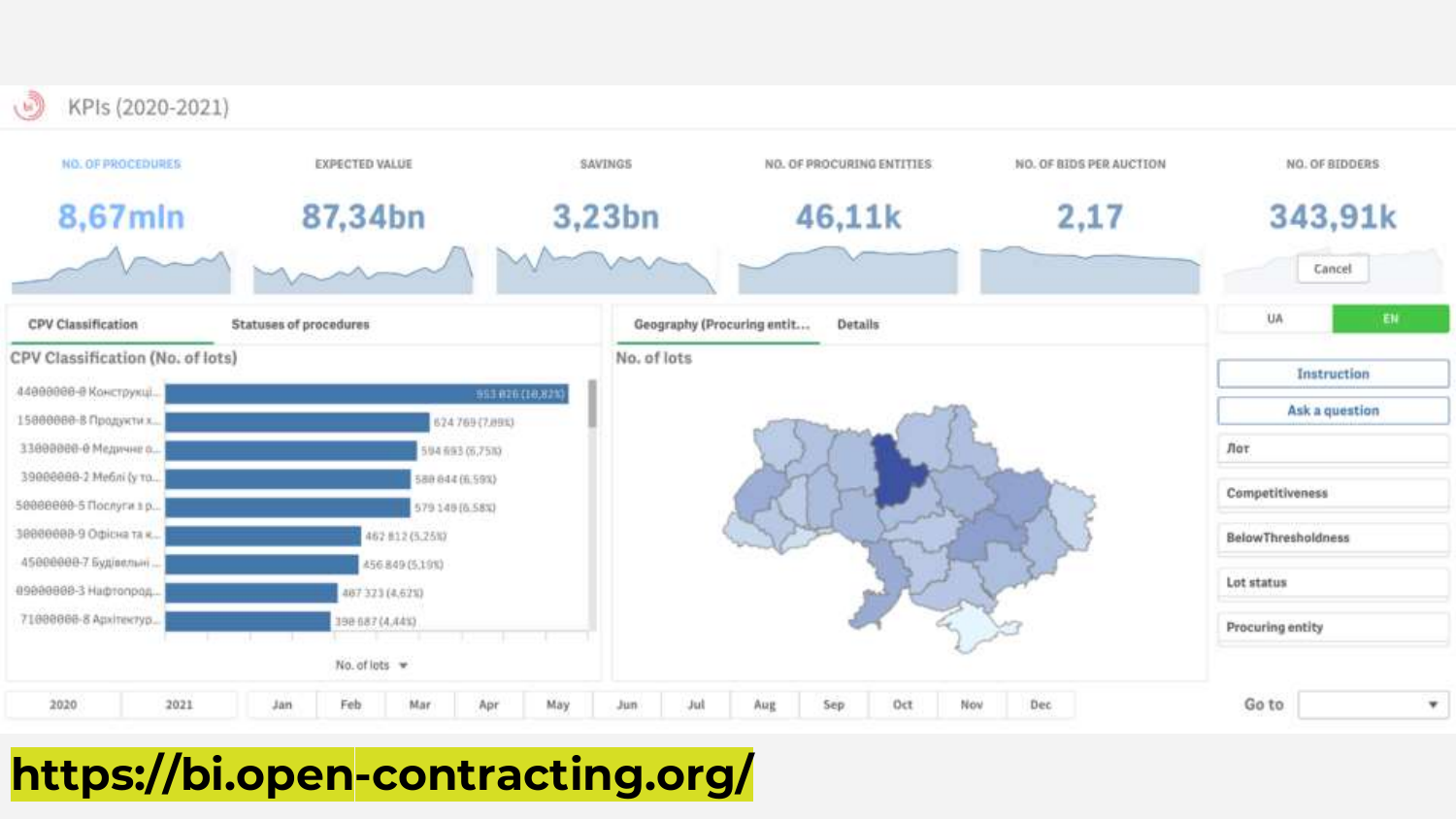**Openness helps to build trust between Government,** 

**Citizens and** 

**Business**

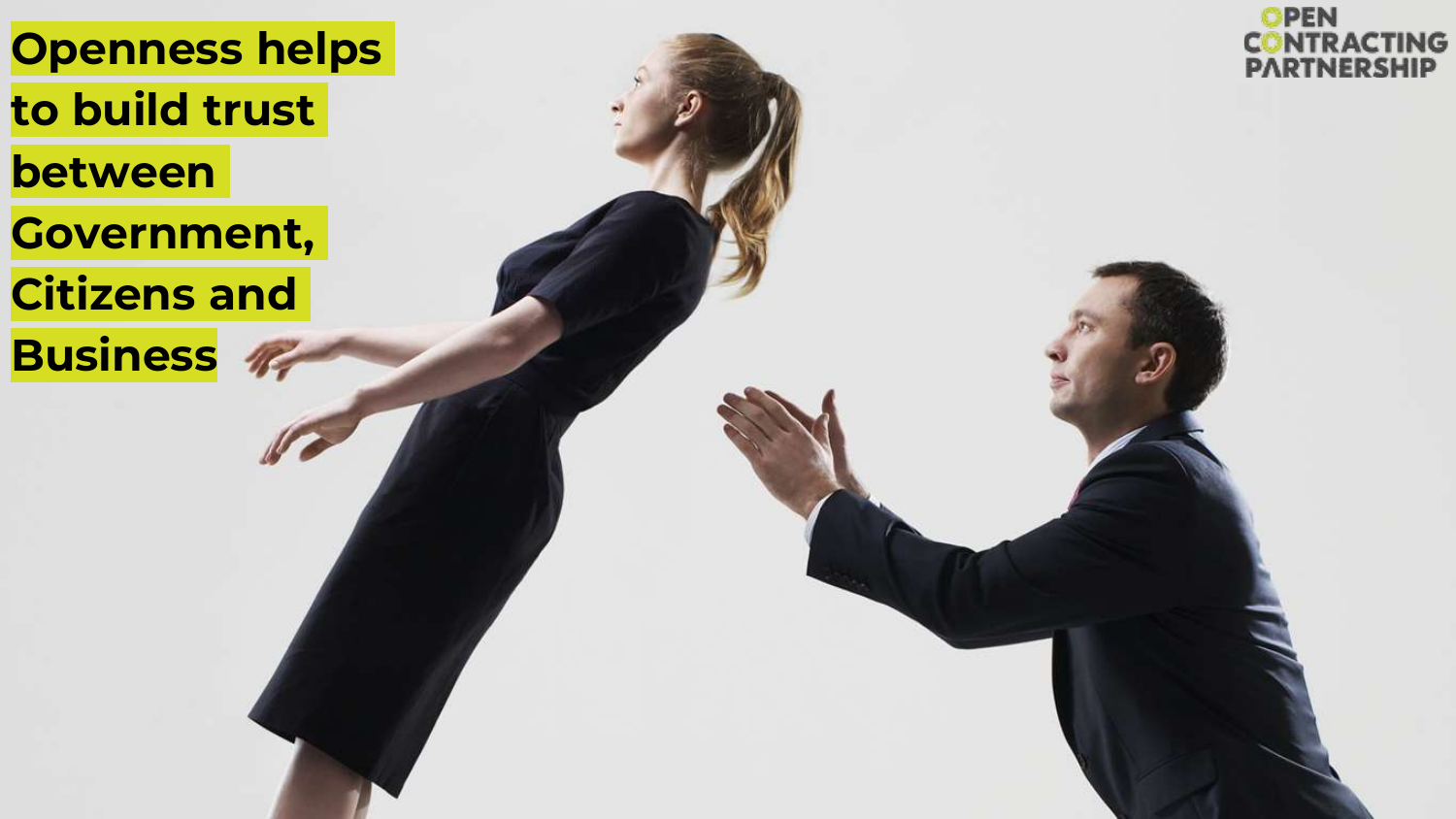1. **Identify your political leader and invest in the team & partnerships.**  Get people who share your values and you big "why". You will build their capacity, but it will be hard to change values and motivation. **Engage business and CSOs from the very beginning!**

2. **Think big, start small, gradually develop & implement** - give an opportunity to buyers, business, and other stakeholders to **learn on small value contracts**. This would be a great start to rebuild trust and open new opportunities for SMEs.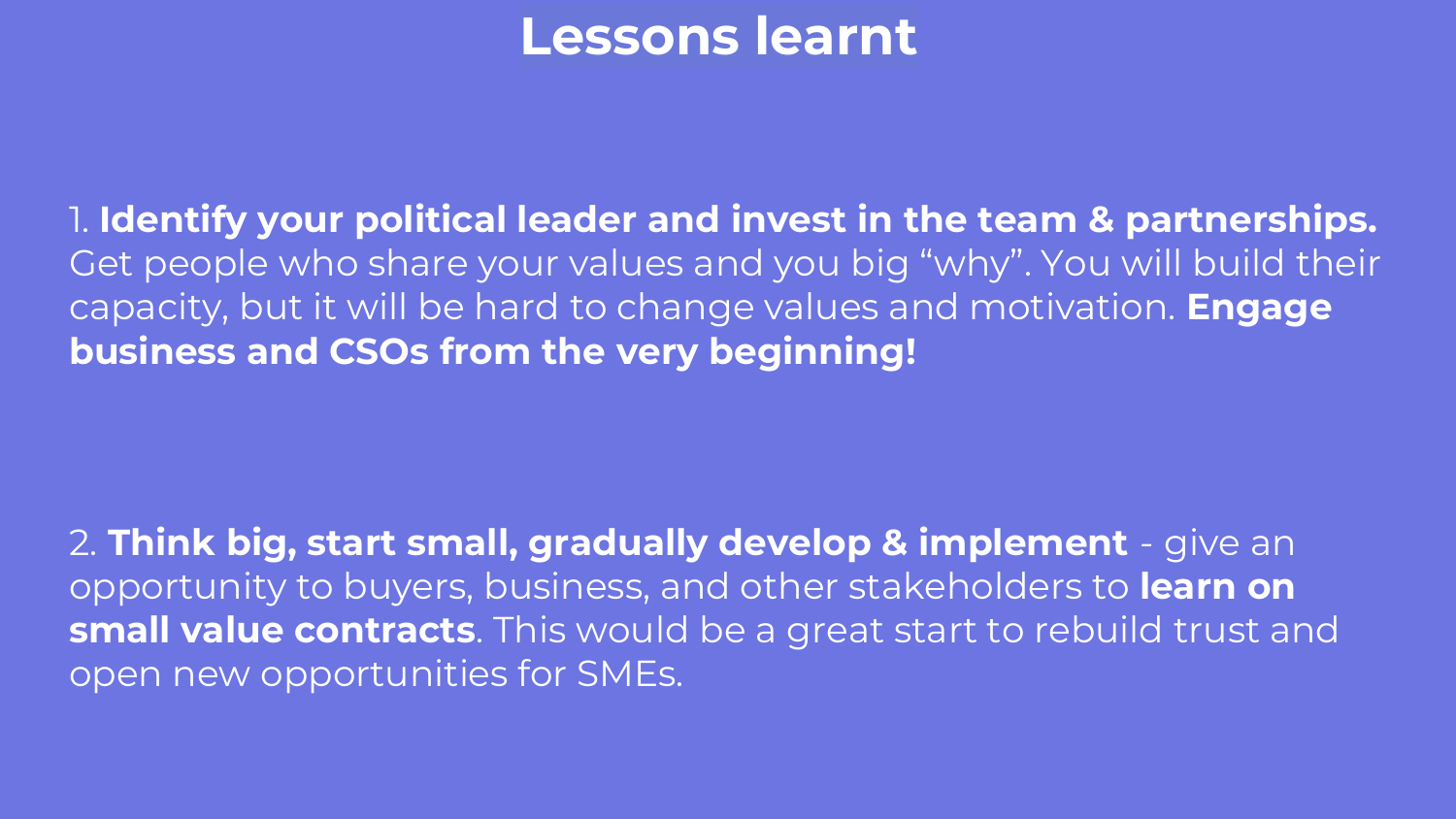3. **Publish open data and provide real-time analytical infrastructure from the very beginning** - nothing will give you more support that openness and opportunity for everyone to control, monitor, and use benefits of data. **Everyone sees everything** - don't be afraid!

4. **Invest in feedback, complaints review and oversight** - develop your processes and systems from the very beginning to understand potential loopholes and continuously improve.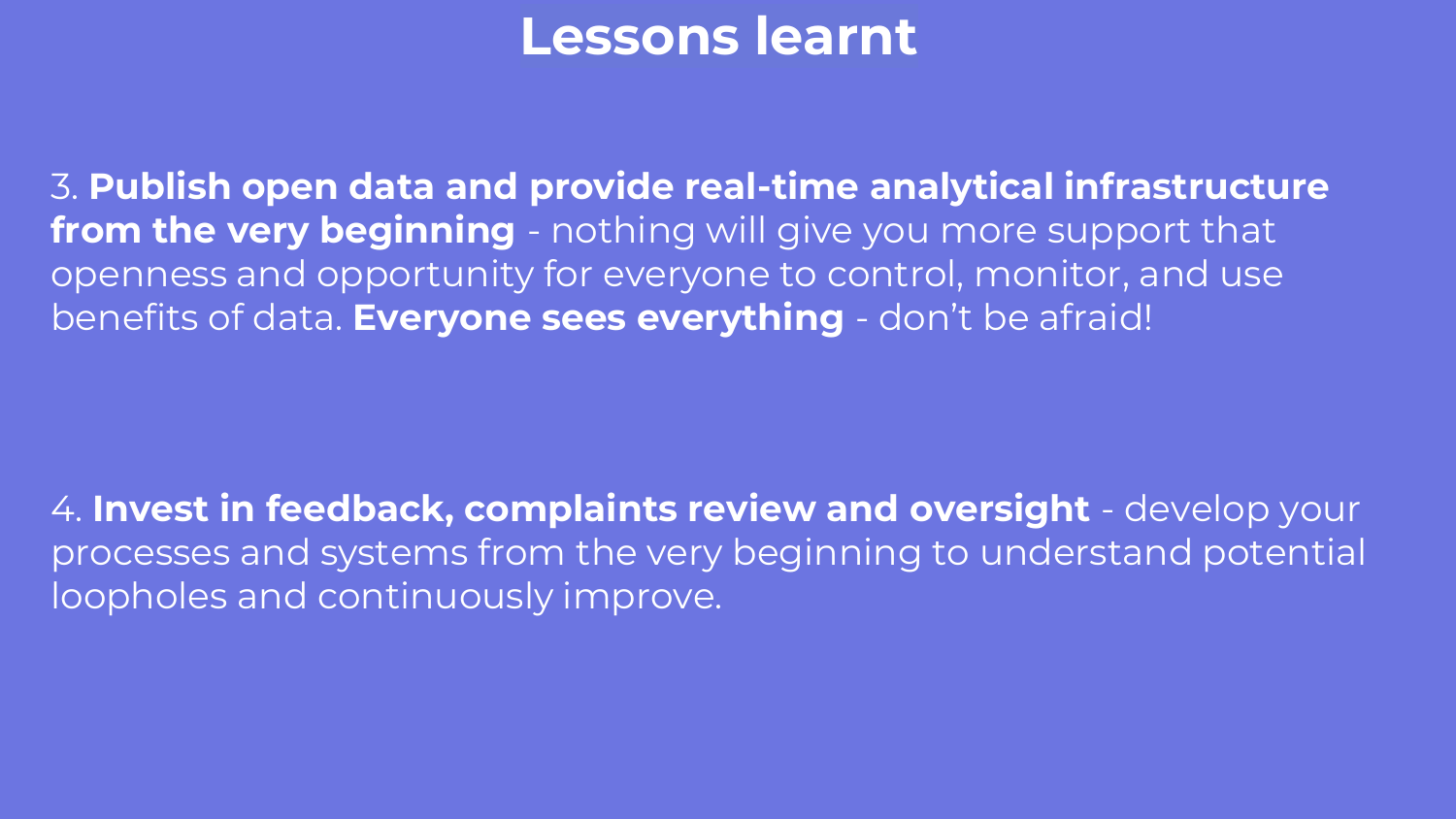5. **Continual engagement and change management** across stakeholders (not a one off) especially with civil society which help scale reform, foster trust & protect progress

6. **Capacitate all the key stakeholders.** Roadshows, MOOC, Resources library, conferences, universities, chambers of commerce, consultants. Everywhere!

7. **Use secondary regulations** to implement measures like the Open Contracting Data Standard in all systems (and put into eGP specifications)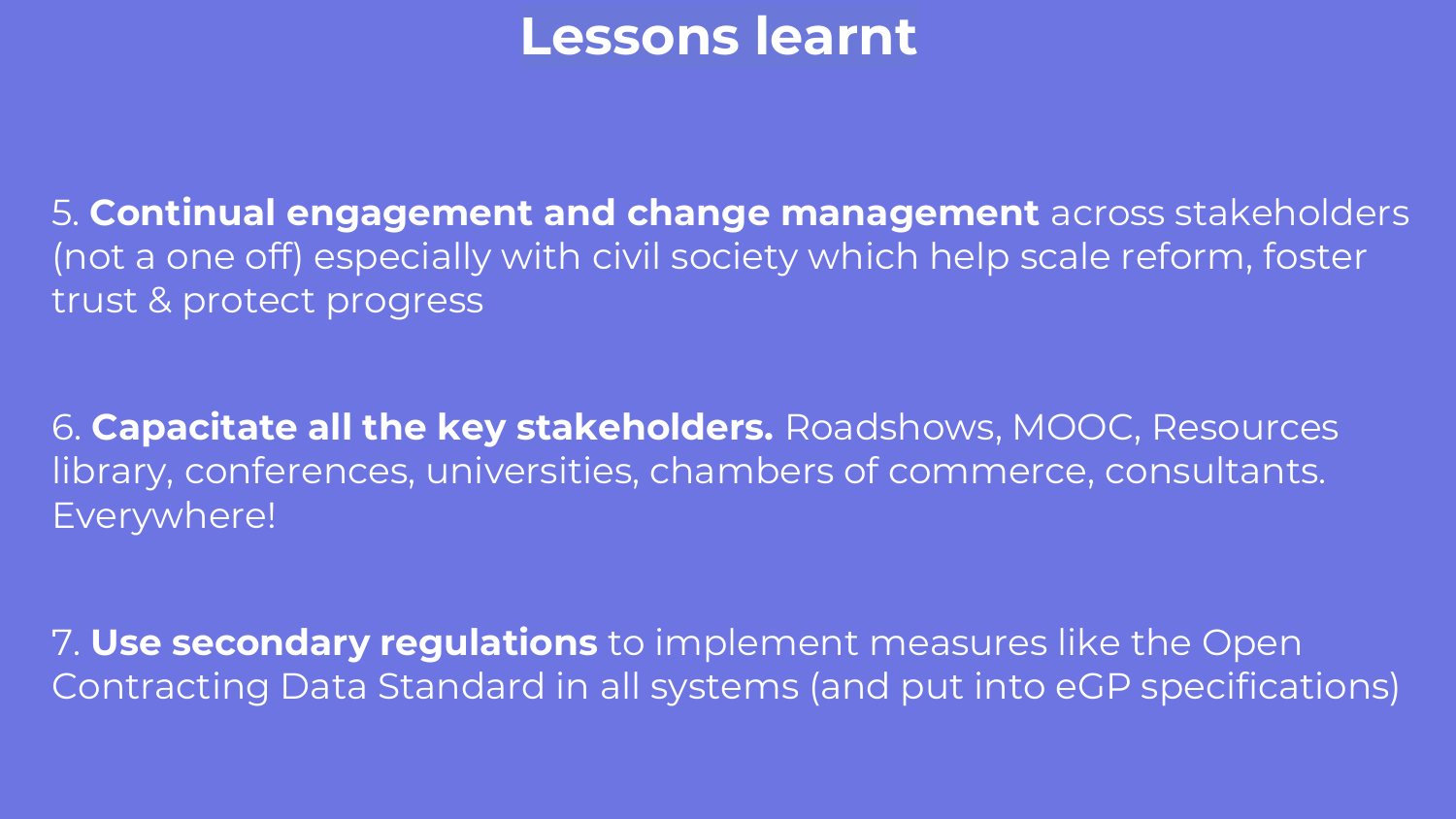8. **Invest in communications and public relations.** Build a strong brand of your reform that would be supported by all stakeholders.

9. **Government using data itself** is vital to improving data quality for all users = growing a performance culture

10. Use **KPIs** and their regular measurement to track implementation of the reforms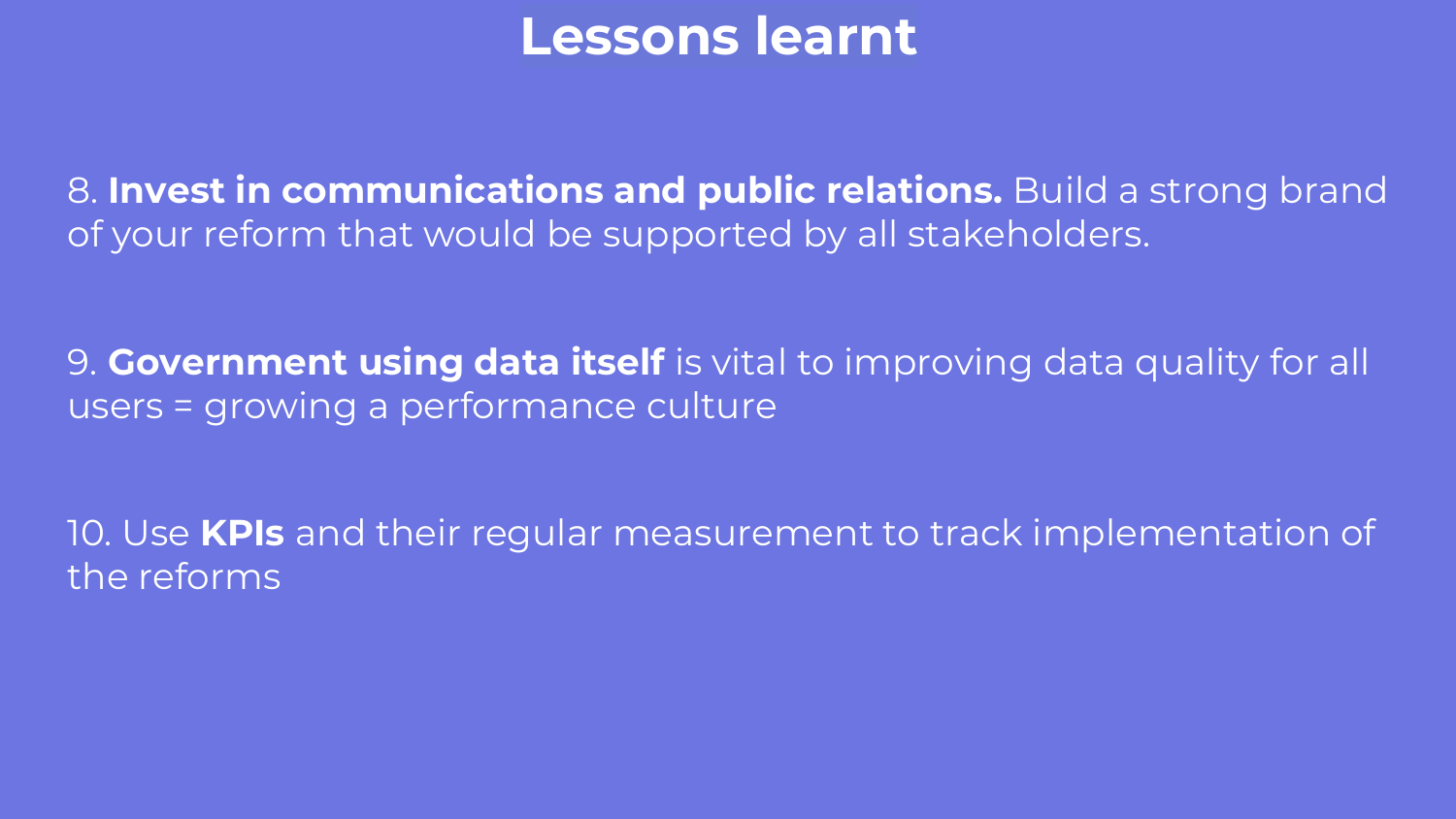# **Our offer to Lebanon**

- 1. We can help you publish, share and use **standardized, structured, open contracting data**
	- Backed by **free global helpdesk** to assist publishers
	- Treasure trove of **analytics & tools available**
	- **Costs low, benefits high** (200:1 in Ukraine)
	- Resilience of Covid-19 responses
- 2. Help you think **how information will be used**, by whom, for what (**value of money, anti-corruption**), not just transparency for own sake
- 3. Methodology and advice to work with **service delivery departments**  & make case of how open data on procurement can help them